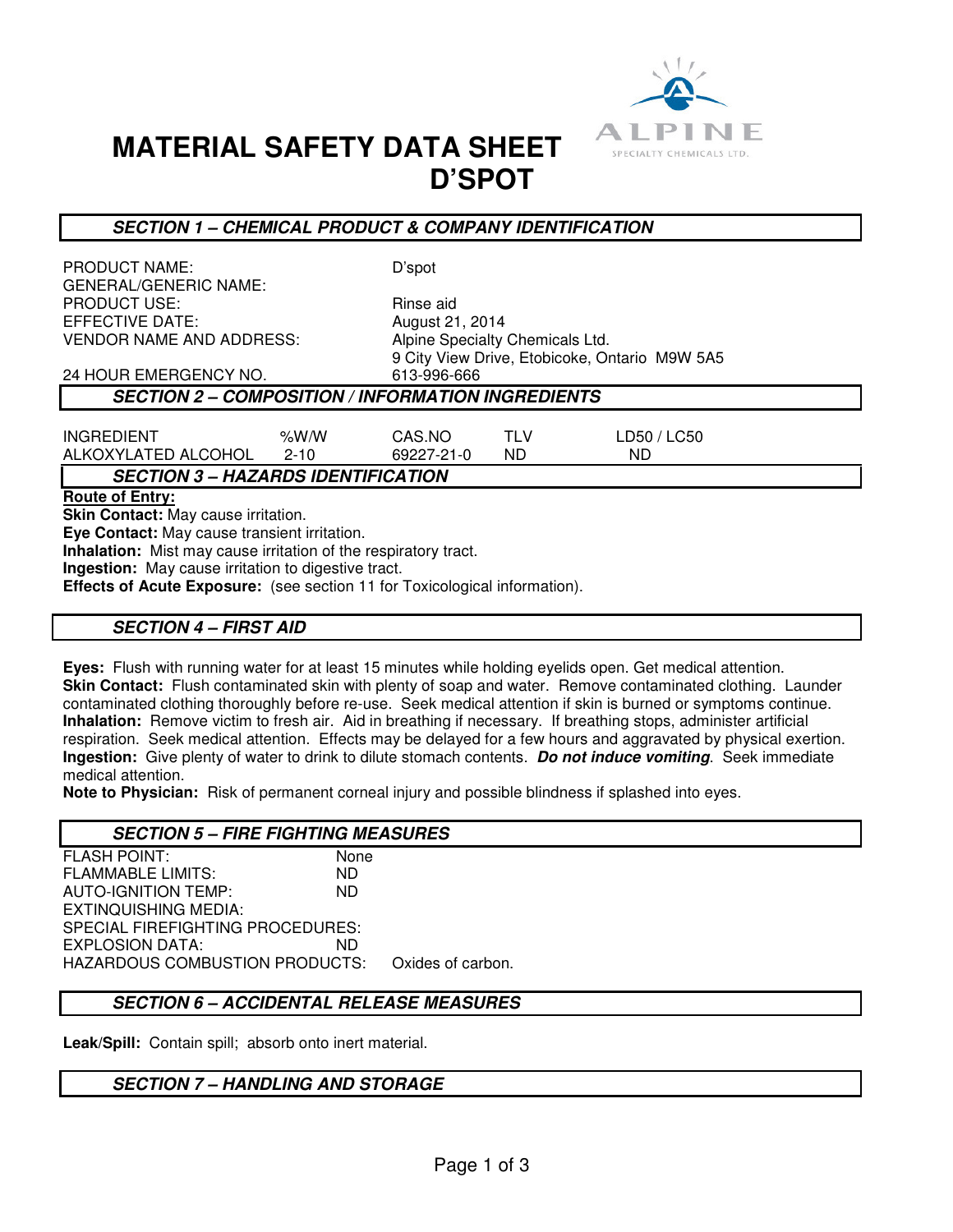## **MATERIAL SAFETY DATA SHEET D'SPOT**

**Handling Procedures**: Avoid all skin contact. Ventilate adequately, otherwise wear an appropriate breathing apparatus. Avoid contact with eyes, skin or clothing. Keep container closed when not in use. **Storage Procedures**: Keep from freezing. Keep containers closed when not in use.

## **SECTION 8 – EXPOSURE CONTROLS**

**PROTECTIVE EQUIPMENT TO BE USED:**  RESPIRATORY PROTECTION: Not required under adequate ventilation. VENTILATION: General ventilation adequate. PROTECTIVE GLOVES: Rubber EYE PROTECTION: Safety glasses if risk of contact. OTHER PROTECTIVE MEASURES: ND

### **SECTION 9 – PHYSICAL PROPERTIES**

| PHYSICAL STATE:          | Liquid                 |
|--------------------------|------------------------|
| APPEARANCE AND ODOUR:    | Clear dark blue liquid |
| <b>ODOUR THRESHOLD:</b>  | <b>ND</b>              |
| <b>SPECIFIC GRAVITY:</b> | 1.02                   |
| <b>VAPOUR PRESSURE:</b>  | ND.                    |
| <b>VAPOUR DENSITY:</b>   | <b>ND</b>              |
| PH:                      | 7                      |
| <b>EVAPORATION RATE:</b> | <b>ND</b>              |
| INITIAL BOILING POINT:   | 100°C approximately    |
| <b>WATER SOLUBILITY:</b> | Complete               |
| <b>FREEZING POINT:</b>   | 0°C approximately      |
|                          |                        |

#### **SECTION 10 – STABILITY AND REACTIVITY**

STABILITY: Stable<br>INCOMPATIBILITY: ND INCOMPATIBILITY: HAZARDOUS DECOMPOSITION PRODUCTS: ND HAZARDOUS POLYMERIZATION: Will not occur. CONDITIONS TO AVOID: ND

#### **SECTION 11 – TOXICOLIGICAL INFORMATION**

| THRESHOLD LIMIT VALUE:                   | ND                                                              |
|------------------------------------------|-----------------------------------------------------------------|
| EFFECTS OF ACCUTE EXPOSURE:              | None known                                                      |
| May cause irritation.                    |                                                                 |
|                                          | May cause irritation. May cause damage if not treated properly. |
| None expected.                           |                                                                 |
| May cause irritation to digestive tract. |                                                                 |
| EFFECT OF CHRONIC EXPOSURE:              | None known                                                      |
| <b>IRRITANCY OF PRODUCT:</b>             | Minimal                                                         |
|                                          | ND.                                                             |
| SENSITIZATION TO MATERIAL:               | ND.                                                             |
| <b>REPRODUCTION TOXICITY:</b>            | ND                                                              |
|                                          | <b>ND</b>                                                       |
|                                          | <b>ND</b>                                                       |
|                                          |                                                                 |

#### **SECTION 12 – ECOLOLGICAL CONSIDERATION**

NA

## **SECTION 13 – DISPOSAL CONSIDERATIONS**

**Waste Disposal:** In accordance with federal, provincial or local government requirements.